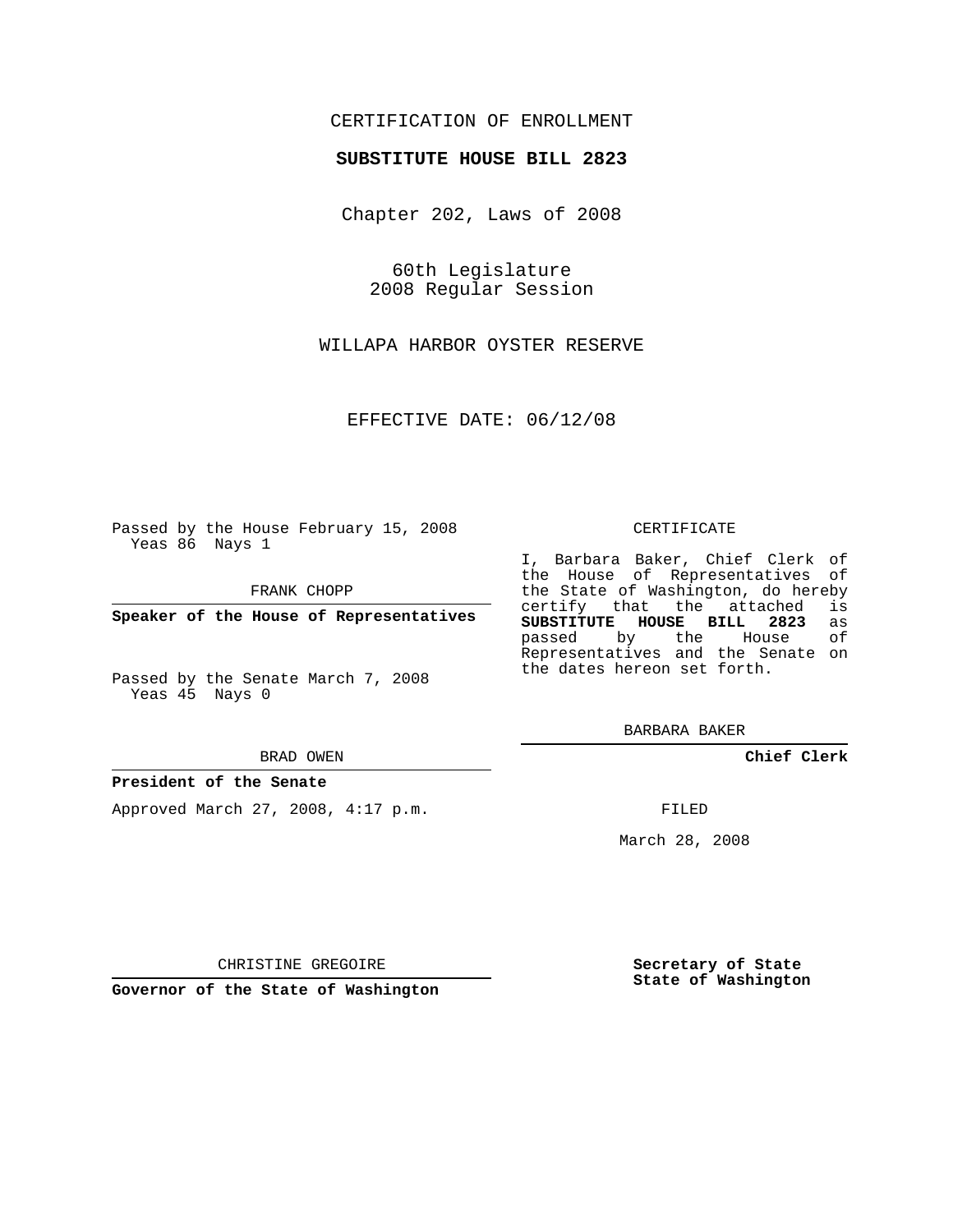# **SUBSTITUTE HOUSE BILL 2823** \_\_\_\_\_\_\_\_\_\_\_\_\_\_\_\_\_\_\_\_\_\_\_\_\_\_\_\_\_\_\_\_\_\_\_\_\_\_\_\_\_\_\_\_\_

\_\_\_\_\_\_\_\_\_\_\_\_\_\_\_\_\_\_\_\_\_\_\_\_\_\_\_\_\_\_\_\_\_\_\_\_\_\_\_\_\_\_\_\_\_

Passed Legislature - 2008 Regular Session

# **State of Washington 60th Legislature 2008 Regular Session**

**By** House Agriculture & Natural Resources (originally sponsored by Representatives Blake and Kretz)

READ FIRST TIME 02/05/08.

 1 AN ACT Relating to the Willapa harbor oyster reserve; amending RCW 2 70.118.140 and 77.60.160; adding a new section to chapter 77.60 RCW; 3 and recodifying RCW 70.118.140.

4 BE IT ENACTED BY THE LEGISLATURE OF THE STATE OF WASHINGTON:

 5 **Sec. 1.** RCW 70.118.140 and 2007 c 341 s 43 are each amended to 6 read as follows:

7 (1)(a) The department ((<del>of health</del>)) shall <u>transfer the funds</u> 8 required by RCW 77.60.160 to the appropriate local governments. 9 Pacific and Grays Harbor counties and Puget Sound shall manage ((the)) 10 their established shellfish--on-site sewage grant program ((in Puget 11 Sound and for Pacific and Grays Harbor counties)). The ((department of 12 **health**)) local governments, in consultation with the department of 13 health, shall ((provide)) use the provided funds ((to local health 14 <del>jurisdictions to be used</del>)) as grants or loans to individuals for 15 repairing or improving their on-site sewage systems. The grants or 16 loans may be provided only in areas that have the potential to 17 adversely affect water quality in commercial and recreational shellfish 18 growing areas.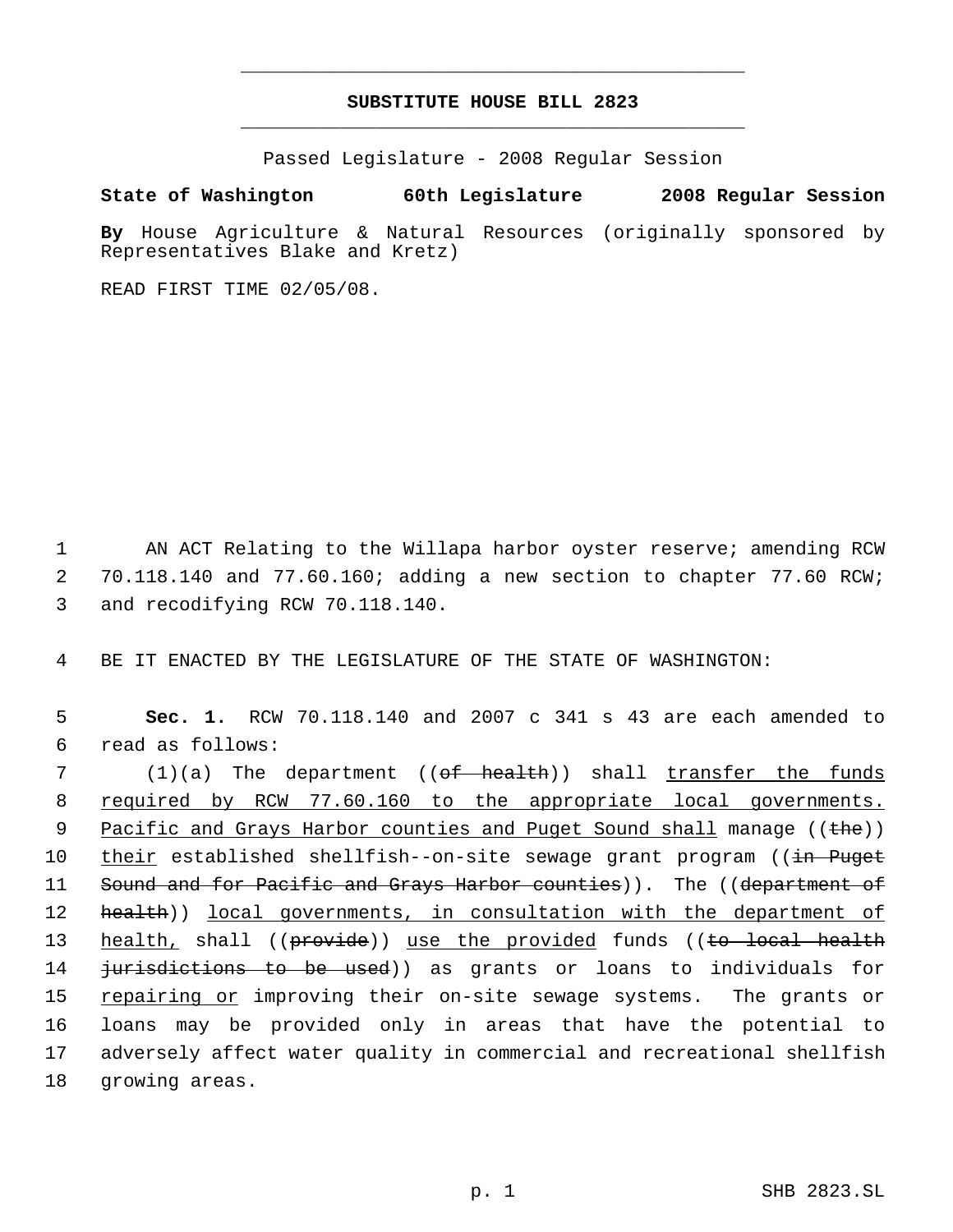1 (b) A recipient of a grant or loan shall enter into an agreement 2 with the appropriate local ((health jurisdiction)) government to 3 maintain the improved on-site sewage system according to specifications 4 required by the local ((health jurisdiction)) government.

5 (c) The department ((of health)) shall work closely with local 6 ((health jurisdictions)) governments and it shall be the goal of the 7 department ((of health)) to attain geographic equity between Grays 8 Harbor, Willapa Bay, and Puget Sound when making funds available under 9 this program.

10 (d) For the purposes of this subsection, "geographic equity" means 11 issuing on-site sewage grants or loans at a level that matches the 12 funds generated from the oyster reserve lands in that area.

13 (2) In Puget Sound, the ((department of health)) local governments 14 shall give first priority to areas that are:

15 (a) Identified as "areas of special concern" under WAC 246-272- 16 01001;

17 (b) Included within a shellfish protection district under chapter 18 90.72 RCW; or

19 (c) Identified as a marine recovery area under chapter 70.118A RCW. 20 (3) In Grays Harbor and Pacific counties, the ((department of

21 health)) local governments shall give first priority to preventing the 22 deterioration of water quality in areas where commercial or 23 recreational shellfish are grown.

24 (4) The department ((of health)) and each participating local 25 ((health jurisdiction)) government shall enter into a memorandum of understanding that will establish an applicant income eligibility requirement for individual grant applicants from within the jurisdiction and other mutually agreeable terms and conditions of the grant program.

30 (5) ((The department of health may recover the costs to administer 31 this program not to exceed ten percent of the shellfish -on-site sewage 32 <del>grant program.</del>

33  $(6)$ )) For the 2007-2009 biennium, from the funds received under 34 this section, Pacific county ( $(\text{max})$ ) shall transfer up to two hundred 35 thousand dollars to the department ((of fish and wildlife for research 36 identified by the department of fish and wildlife)). Upon receiving 37 the funds from Pacific county, the department and the appropriate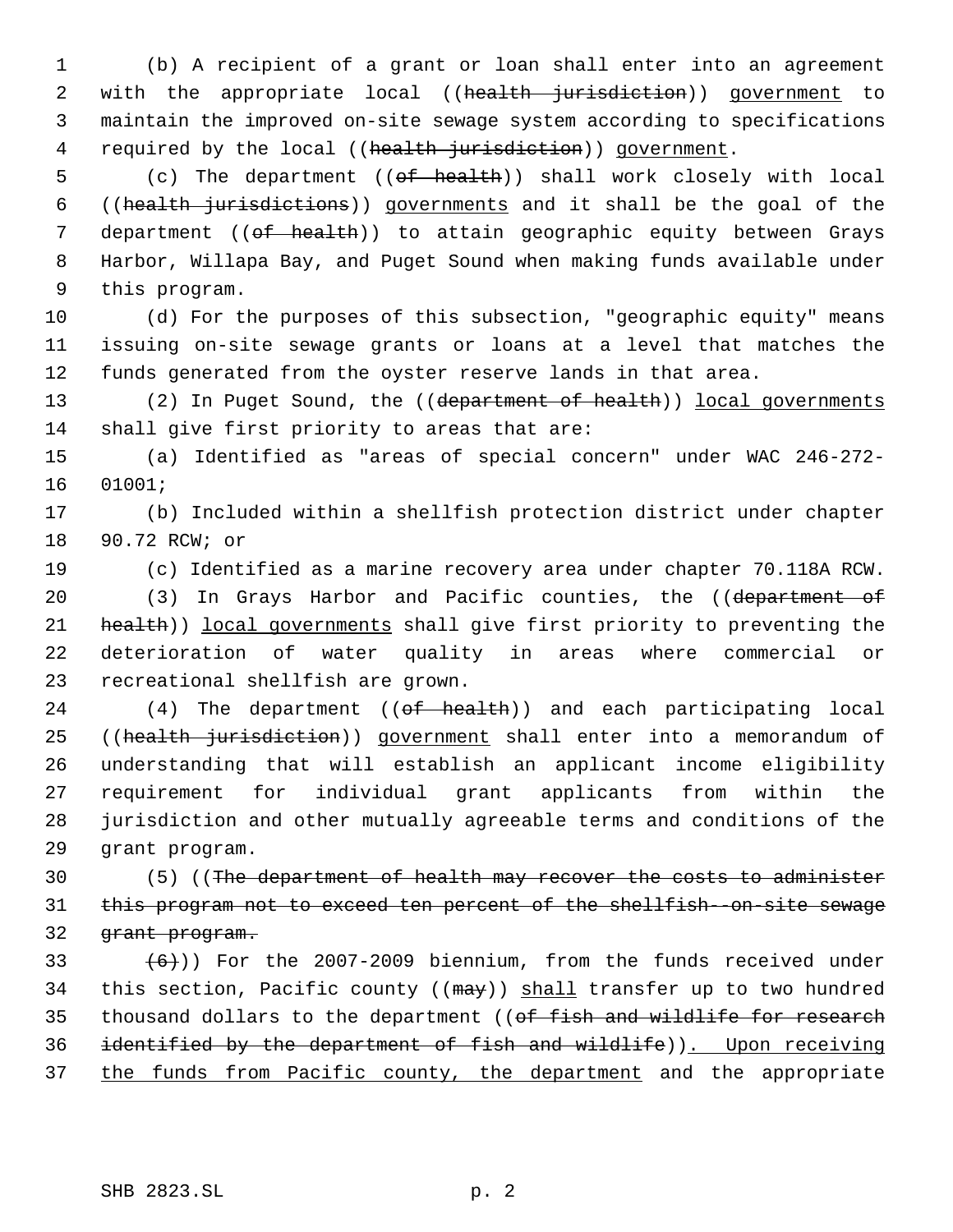1 oyster reserve advisory committee under RCW 77.60.160 shall identify 2 and execute specific research projects with those funds.

 **Sec. 2.** RCW 77.60.160 and 2007 c 341 s 44 are each amended to read as follows:

 (1) The oyster reserve land account is created in the state treasury. All receipts from revenues from the lease of land or sale of shellfish from oyster reserve lands must be deposited into the account. Moneys in the account may be spent only after appropriation. Expenditures from the account may be used only as provided in this section.

 (2) Funds in the account shall be used for the purposes provided for in this subsection:

(a) Up to forty percent for:

14 (i) The management expenses incurred by the department that are 15 directly attributable to the management of the oyster reserve lands; 16 and  $(\text{for})$ 

 (ii) The expenses associated with new bivalve shellfish research and development activities at the Pt. Whitney and Nahcotta shellfish laboratories managed by the department. As used in this subsection, "new research and development activities" includes an emphasis on the 21 control of aquatic nuisance species and burrowing shrimp. New research 22 and development activities must be identified by the department and the appropriate oyster reserve advisory committee;

24 (b) Up to ten percent may be deposited into the state general fund; and

 (c) Except as provided in subsection (3) of this section, all remaining funds in the account shall be used for the shellfish - on-28 site sewage grant program established in RCW 70.118.140 (as recodified by this act).

30 (3)(a) No later than January 1st of each year, ((<del>from revenues</del> received from the Willapa bay oyster reserve, the department shall transfer one hundred thousand dollars to the on-site sewage grant 33 program established in RCW 70.118.140)) the department shall transfer up to fifty percent of the annual revenues generated in the preceding year from the Willapa harbor oyster reserve to the on-site sewage grant program established under RCW 70.118.140 (as recodified by this act) as necessary to achieve a fund balance of one hundred thousand dollars.